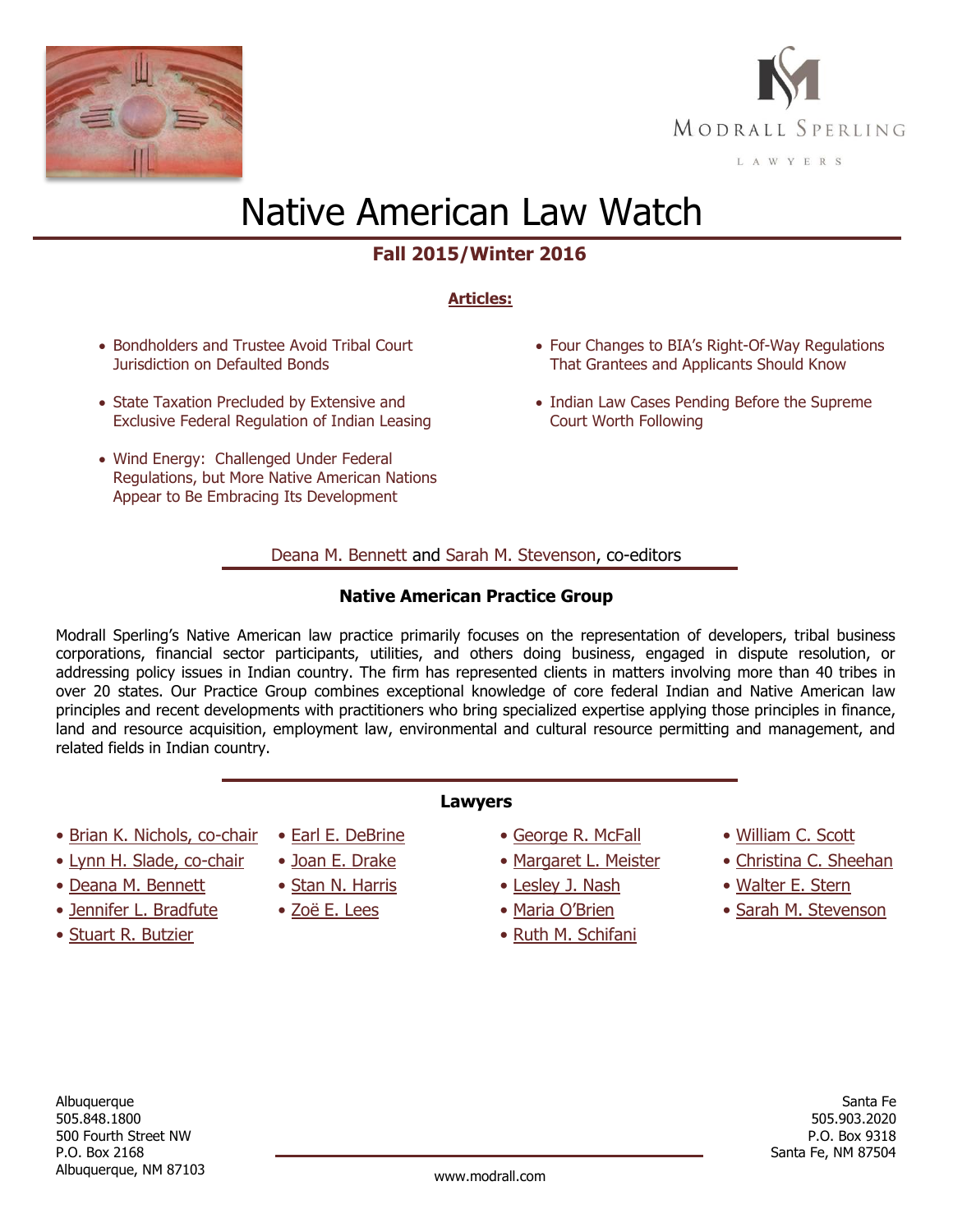# **Bondholders and Trustee Avoid Tribal Court Jurisdiction on Defaulted Bonds**

<span id="page-1-0"></span>On November 24, 2015, the [Seventh Circuit Court of](http://modrall.com/Files/Docs/Stifel_v._Lac_du_Flambeau.PDF)  [Appeals](http://modrall.com/Files/Docs/Stifel_v._Lac_du_Flambeau.PDF) held that bondholders and their counsel were not required to exhaust tribal court remedies in a case involving a bond transaction in which the parties expressly consented in the transaction documents to the jurisdiction of federal or state courts in Wisconsin. $1$  The Seventh Circuit also held that the tribal entities involved effectively waived their sovereign immunity in the transaction documents. This decision reinforced precedent giving effect to contractual forum selection provisions and underscored the importance of clear contractual waivers of sovereign immunity.

**Background:** In January 2008, Lake of the Torches Economic Development Corporation ("Corporation"), wholly-owned by the Lac du Flambeau Band of Lake Superior Chippewa Indians (the "Tribe" and, together with the Corporation, collectively the "Tribal Entities"), issued \$50 million in taxable gaming revenue bonds to build a riverboat casino, hotel, and bed and breakfast in Natchez, Mississippi, and to refinance existing debt. The bonds were purchased and resold by financial entities, with Wells Fargo Bank serving as trustee of the bonds (collectively, the "Financial Entities"). The Tribe later met difficulty in meeting its bond obligations and, in October 2009, the Tribe elected a new governing council that had campaigned on a pledge to repudiate the bonds. The Corporation eventually repudiated its obligations under the bonds and refused to repay the outstanding principal or interest.

**The Litigation:** A series of lawsuits arose over the sale of the bonds by the Corporation, including an action brought by Wells Fargo Bank, as trustee, alleging that the Corporation breached the bond indenture. After over three years of litigating in federal and state court, the Tribal Entities brought a tribal court action in April 2013 seeking a declaration that the bonds were invalid under the Indian Gaming Regulatory Act ("IGRA") and tribal law.

Wells Fargo Bank and the other Financial Entities and Godfrey & Kahn S.C., counsel to the Corporation and bond counsel ("Godfrey"), then instituted an action in the United States District Court for the Western District of Wisconsin seeking a ruling that the tribal court lacked jurisdiction over them and an injunction to prevent the Tribal Entities from pursuing their tribal court action. The district court preliminarily enjoined the Tribal Entities from proceeding against the Financial Entities, but allowed the tribal action to proceed against Godfrey.<sup>2</sup> The Tribal Entities appealed the district court's grant of the injunction and Godfrey cross-appealed the district court's denial of the same.

**Tribal Court Exhaustion Not Required:** The Seventh Circuit agreed with the district court that tribal court exhaustion was not required. Following its reasoning in Altheimer & Gray v. Sioux Manufacturing Corp.,<sup>3</sup> the Court of Appeals concluded that the fact that the Tribal Entities expressly consented in the bond documents to the jurisdiction of federal or state courts in Wisconsin, to the exclusion of any tribal court, was dispositive of the exhaustion issue. Citing Altheimer, the Seventh Circuit noted "[t]o refuse enforcement of this routine contract provision would be to undercut the Tribe's selfgovernment and self-determination."

**Waiver of Sovereign Immunity Upheld:** The Seventh Circuit rejected a string of the Tribal Entities' defenses to the waivers of immunity, including that the waivers were unenforceable because the bond transaction was procured by fraud and that the Tribal Resolution and Bond Resolution did not specifically contain waivers of immunity. The Seventh Circuit concluded that, because the Bond Resolution approved all of the legal provisions in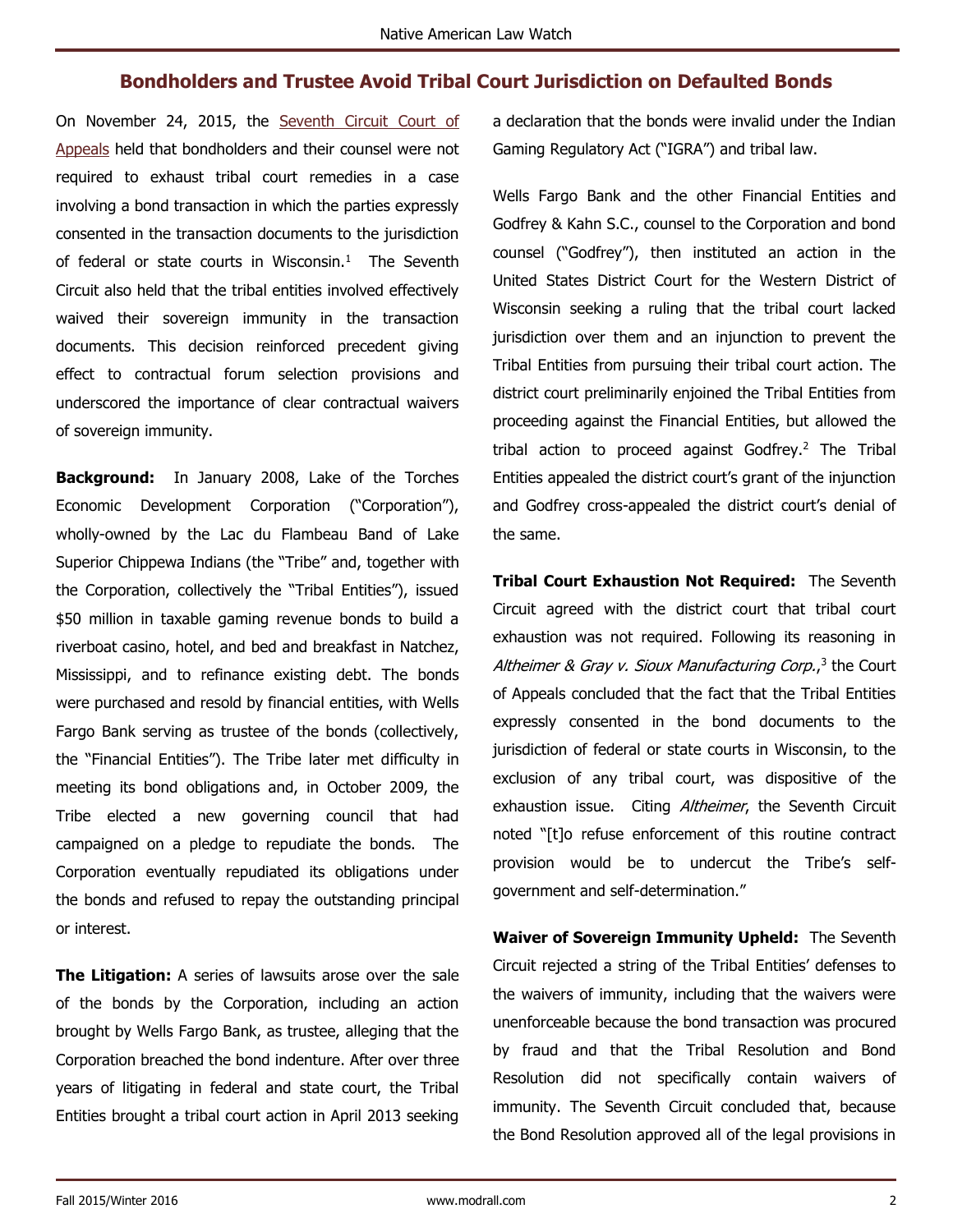other bond documents, including the waivers, the waivers were enforceable by all the Financial Entities.

The Seventh Circuit also rejected the Tribal Entities' argument that the waivers were unenforceable because they were in collateral, unapproved management contracts, which the Tribe alleged were void under IGRA, concluding that a document that is "collateral" to a management contract only in the sense that it is related does not require approval under IGRA; it is only when a related agreement also provides for management of all or part of a gaming operation that approval under IGRA is required. Because the bond documents in question did not provide for management of any part of the Corporation's gaming operation, no approval under IGRA was required.

**Enjoining the Tribal Court Action Proper:** After concluding that tribal court exhaustion was not required and that the Tribal Entities waived their sovereign immunity, the Court of Appeals concluded that the district court properly enjoined the tribal court action.

The Court of Appeals concluded that the Financial Entities established a likelihood of success on their claim that the tribal court lacked jurisdiction over them under the exceptions that can support tribal retained or inherent authority over nonmembers in *Montana v. United States*.<sup>4</sup> The court held that the Tribal Entities' tribal court action did not fall within *Montana's* first exception, which allows tribal regulation of nonmembers through taxation, licensing or other means when nonmembers enter consensual relationships with a tribe or its members via commercial dealings, contracts, leases or other arrangements.

Similarly, the Financial Entities were likely to prevail in showing there was no tribal court jurisdiction under Montana's second exception, *i.e.*, that the nonmember conduct threatens or has some direct effect on the political integrity, the economic security, or the health or welfare of the tribe, the Court of Appeals noted that the Tribal Entities did not point to any actions by the Financial Entities that threatened the Tribal Entities in any such manner. In the tribal court action, the only question raised by the Tribal Entities was the enforceability of commercial agreements. The court reasoned that the financial consequences of adhering to freely negotiated commercial transactions did not rise to the level of threat or injury required by the second *Montana* exception.

The preliminary injunction was proper because the Financial Entities established a likelihood of success on their claim of lack of tribal jurisdiction; the Financial Entities would suffer irreparable harm if forced to litigate in two forums; and the balance of the harms and the public interest weighed in favor of issuing the injunction.

**Law Firm's Reliance on Forum Selection Clauses:** The Seventh Circuit also rejected the Tribal Entities' assertion that Godfrey could not invoke the forum selection clauses in the bond documents (by which the parties expressly submitted to the jurisdiction of federal and state courts in Wisconsin) because Godfrey was not a party to the bond transaction. The Court of Appeals found that Godfrey's relationship to the transaction met both the affiliation and mutuality tests for whether a non-party can enforce a forum selection clause enumerated in Adams v. Raintree Vacation Exchange, LLC<sub>,</sub><sup>5</sup> because Godfrey was intimately involved in the negotiations leading to, and the documents evidencing, the bond transaction. Furthermore, as bond counsel to the transaction, Godfrey's opinion was essential to facilitating the sale of the bonds. The court noted that the Tribal Entities named Godfrey as a defendant in the tribal court action, requiring Godfrey to defend the bond documents' validity in tribal court, while the Tribal Entities also maintained the inconsistent position that those documents gave Godfrey no enforceable rights. The Court of Appeals reversed the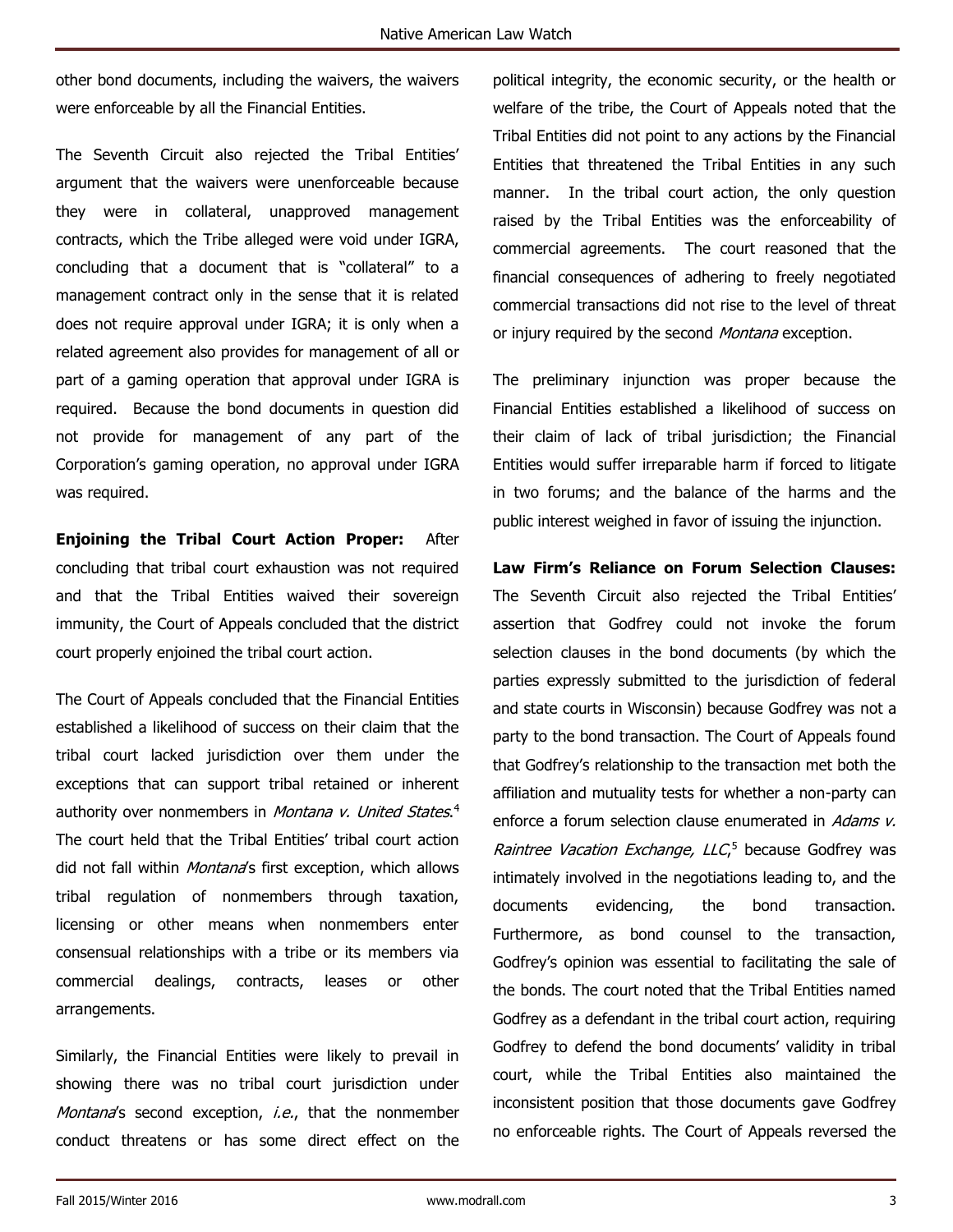$\overline{a}$ 

district court's judgment denying Godfrey a preliminary injunction and remanded the matter for a determination of whether Godfrey is entitled to a preliminary injunction.

**Take-Aways:** Parties seeking to avail themselves of forum selection and governing law clauses and waivers of sovereign immunity should ensure that such clauses and waivers are included in each document comprising a transaction, including resolutions of the governing bodies of the parties involved in the transaction. When entering into a transaction covered by IGRA, isolation in a separate agreement of provisions that could be construed to be gaming management provisions may prevent claims that the other transaction documents are void if approval under IGRA was not obtained for those documents.

For more information, please contact [Debbie Ramirez.](http://www.modrall.com/DeboraRamirez)

- $1$  Stifel, Nicholaus & Co., Inc. v. Lac du Flambeau Band of Lake Superior Chippewa Indians, 807 F.3d 184 (7th Cir. 2015).
- <sup>2</sup> Stifel, Nicholaus & Co., Inc. v. Lac du Flambeau Band of Lake Superior
- Chippewa Indians, 2014 U.S. Dist. LEXIS 67474 (W.D. Wisc. 2014).
- <sup>3</sup> 983 F.2d 803 (7th Cir. 1993).
- <sup>4</sup> 450 U.S. 544 (1981).
- <sup>5</sup> 702 F.3d 436 (7th Cir. 2012).

# **State Taxation Precluded by Extensive and Exclusive Federal Regulation of Indian Leasing**

<span id="page-3-0"></span>On August 26, 2015, in **Seminole Tribe of Florida v.** [Stranburg](http://modrall.com/Files/Docs/Seminole_Tribe_v._Stanburg.PDF),<sup>1</sup> the Eleventh Circuit affirmed in part and reversed in part the United States District Court for the Southern District of Florida's decision,<sup>2</sup> holding that certain state taxes were unlawfully imposed on the Seminole Tribe. The Eleventh Circuit held that Florida's rental tax violated federal law and was preempted by federal law, whereas the utility tax did not. On October 27, 2015, the Eleventh Circuit denied the Tribe's request for rehearing on the validity of the utility tax.

**Procedural Background:** The Seminole Tribe of Florida (Tribe), entered into 25-year leases with two non-Indian corporations to provide food-court operations at two of the Tribe's casinos. The leases required the non-Indian corporations to pay applicable federal, tribal, or state taxes imposed or assessed. Florida imposed two taxes on the non-Indian corporations—rental tax—a "tax on the 'privilege [of engaging] in the business of renting, leasing, letting, or granting a license for the use of any real property' in the state," and a utility tax—a tax on gross receipts from utility services delivered to a retail customer. $3$  The Tribe paid the utility tax as part of its utility bill, and applied to the Florida Department of Revenue for a refund of the Utility Tax, but it was denied. The Tribe then filed a complaint in federal court seeking declaratory and injunctive relief.

**District Court Decision:** The district court found both the utility tax and the rental tax impermissible. In so doing, the court relied heavily on the current BIA's Business Site leasing regulations, which were amended on January 3, 2013, to conclude that the rental tax was prohibited. The court quoted 25 C.F.R. § 162.017, which states, in part, that a "leasehold or possessory interest is not subject to any fee, tax, assessment, levy, or other [charge] imposed by a State or political subdivision of a State." The court held that "the federal regulatory scheme regarding leases of restricted Indian land is so pervasive that it precludes the additional burdens imposed by Florida's Rental Tax." The court also invalidated Florida's imposition of the utility tax, because it concluded that the "legal incidence" of the tax fell upon the Tribe, as the consumer, and not the utility, and was therefore barred under Oklahoma Tax Commission v. Chickasaw Nation.<sup>4</sup> Significantly, in analyzing both taxes, the district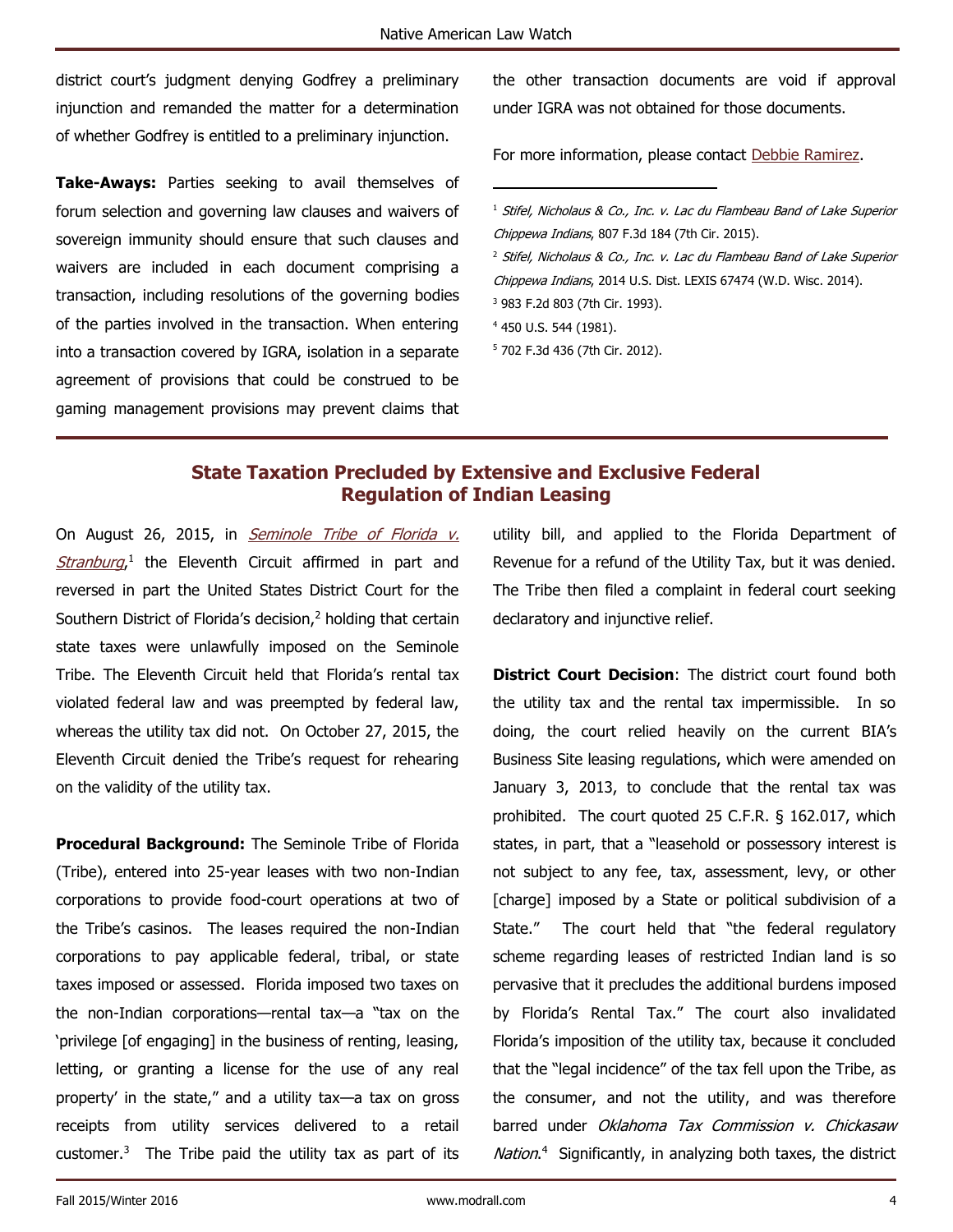court failed to address the conditional language of the leasing regulation, that the prohibition on state taxation is "[s]ubject only to applicable Federal law."<sup>5</sup> Federal law, including federal case law, has specifically provided for circumstances under which state taxation on activities or property in Indian country is appropriate.

**Eleventh Circuit's Decision:** The Eleventh Circuit affirmed invalidation of the rental tax but reversed the district court's rejection of the utility tax.

**Florida's rental tax impermissible:**

The Eleventh Circuit first held that Florida's rental tax violated 25 U.S.C. § 465, which the Supreme Court has construed as prohibiting state taxation on tribal lands acquired pursuant to a fund established by a 1955 statute and held in trust or upon rights in such lands, while not prohibiting state taxation of income derived from the use of the lands. The Eleventh Circuit concluded that Florida's rental tax "tax[ed] a privilege of ownership," and thus was unlawful.

While agreeing with the district court that the rental tax was preempted by federal law, the Eleventh Circuit faulted the district court for its uncritical reliance on the regulation and failure to undertake an independent preemption analysis as required by *White Mountain Apache Tribe*  $v.$  Bracker,<sup>6</sup> characterizing the Interior's analysis in the Federal Register preamble adopting the leasing regulations as a "Bracker-like" balancing analysis, but not relieving the lower courts of independent application of the Bracker test. The

Eleventh Circuit undertook the *Bracker* analysis and weighed the federal interests against the State's interest. In so doing, the court pointed to the Secretary's analysis in the preamble as further evidence of the federal and tribal interests implicated by the leasing of tribal lands. The court concluded: "The extensive and exclusive federal regulation of Indian leasing—as evidenced by federal law and regulations—precludes the imposition of state taxes on that activity."7

**Florida's utility tax permissible**: With respect to the utility tax, the Eleventh Circuit court concluded that the legal incidence of gross-receipts utility tax fell on the non-Indian utility company. The Eleventh Circuit found that the district court's contrary legal-incidence determination was not the fairest reading<sup>8</sup> of the Florida taxing scheme. The court reviewed the language of the statute authorizing the tax, and, while not dispositive, concluded that it "point[ed] strongly towards a legislative intent to impose the tax on utility companies."<sup>9</sup> The court then performed a Bracker analysis and held the utility tax was not preempted because there was no "pervasive federal interest or comprehensive regulatory scheme covering on-reservation utility delivery and use sufficient…to preempt state taxation."<sup>10</sup>

**Take-Aways:** The Eleventh Circuit's decision demonstrates that a State may lack authority to impose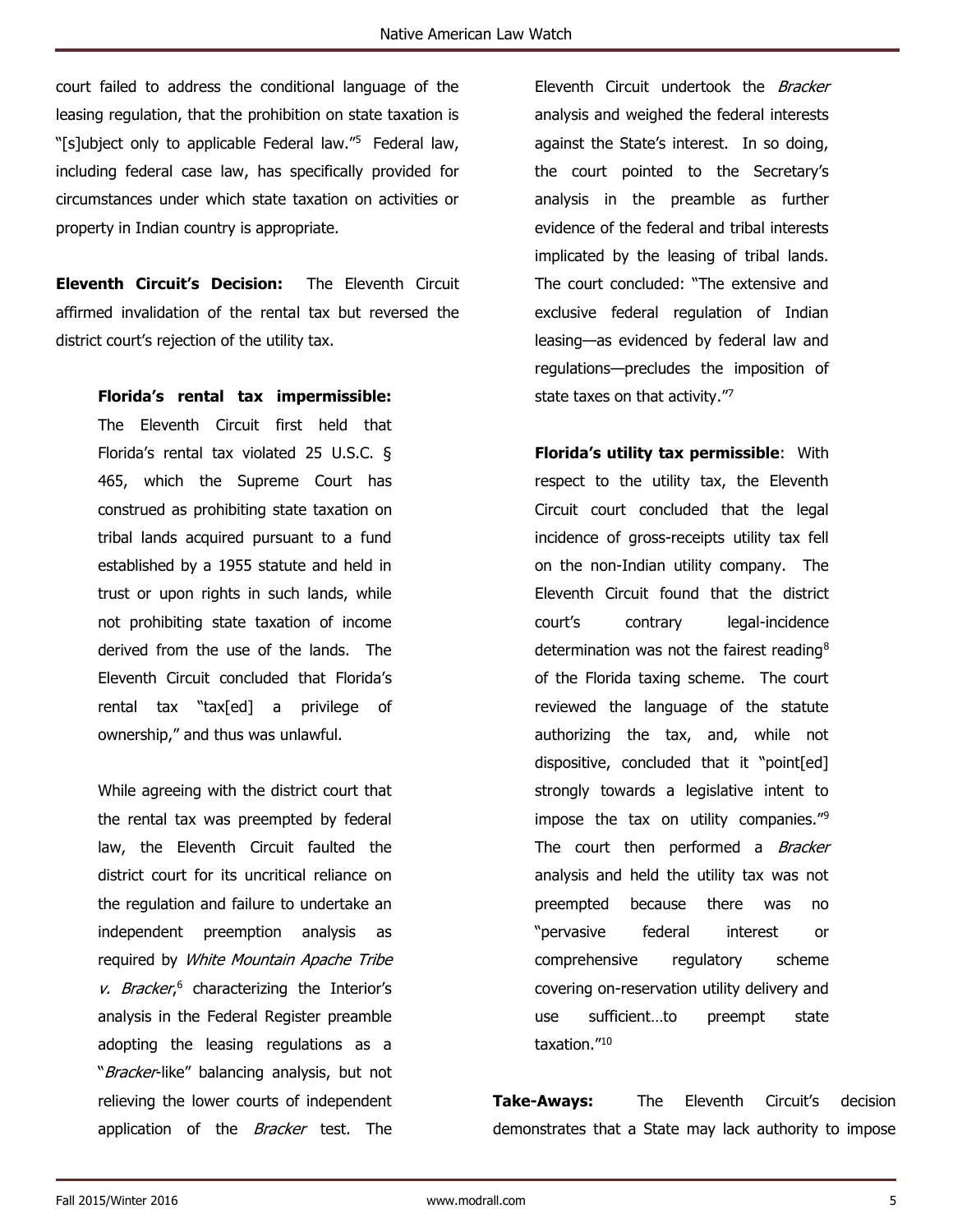certain taxes on leased tribal lands, but based on specific analysis—not the broad statements in BIA regulations. This holding may provide arguments for developers who oppose facing "dual" taxation burdens from both a tribe and a State. The BIA's recently promulgated revisions to the regulations governing rights-of-way across Indian lands contain the same language as the leasing regulations, which suggests a similar analysis should apply to state taxation of rights-of-way.

For more information, please contact [Lynn H. Slade](http://modrall.com/lhs) or [Deana M. Bennett.](http://modrall.com/dmb)

 $\overline{a}$  799 F.3d 1324 (11th Cir. 2015). 49 F. Supp. 3d. 1095 (S.D. Fla. 2014). 799 F.3d at 1326. 515 U.S. 450, 458 (1995). See 25 C.F.R. § 162.017. 448 U.S. 136 (1980). 799 F.3d at 1338. <sup>8</sup> Id. at 1345 (quoting Oklahoma Tax Comm'n v. Chickasaw Nation, 515 U.S. 450, 461 (1995)). <sup>9</sup> *Id.* at 1347.

#### $10$  *Id.* at 1352.

# **Wind Energy: Challenged Under Federal Regulations, but More Native American Nations Appear to Be Embracing Its Development**

<span id="page-5-0"></span>Wind farms offer a source of low-carbon energy and are being developed around the world as governments and private entities seek new sources of energy to power our world. Development of wind farms is not a simple task, though, and developers are often faced with challenges from property owners in the vicinity of development. Native American Nations and tribal entities find themselves on both sides of this issue, developing or investing in wind farms in some cases, and challenging their development in others. This article reviews current developments in Native American involvement in wind energy issues.

**Challenge to Wind Farm Development**: In Osage County, Oklahoma, Enel Kansas, LLC, Enel Green Power North America, Inc., and a subsidiary, Osage Wind LLC, constructed and own the Osage Wind wind farm (Wind Farm). The Wind Farm, which is now operational, has been the subject of a number of lawsuits by the Osage Nation, the Osage Nation's Osage Mineral Counsel and the United States, on behalf and at the request of the Osage Nation. In the most recent lawsuit, $<sup>1</sup>$  the United States</sup> sought declaratory and injunctive relief based on an argument that construction of the Wind Farm constituted "mining" of the Osage Nation's mineral estate.<sup>2</sup> The regulations contained in 25 C.F.R. Parts 211 and 214

govern mineral development on tribal lands, and the latter part is devoted specifically to development of the Osage mineral estate. The district court rejected the United States' argument that construction of the Wind Farm violated federal law by invading the Nation's mineral estate without a lease or permit, and ruled that the United States' interpretation of the regulations would "mean that every proposed construction project in Osage County that requires digging and backfilling, including building a single-family home, multifamily apartment building, commercial building, or septic tank, would be subject to approval by the Osage Nation."<sup>3</sup> The United States did not appeal the order, but on the final day on which an appeal could be filed, the Osage Mineral Counsel intervened for purposes of appeal, arguing that the United States was failing to represent its interests, and has appealed to the Tenth Circuit Court of Appeals. Future editions of this newsletter will report on the outcome of the ongoing litigation.

Also in Osage County, the United States challenged the development of the Mustang Run Wind Farm, asserting similar legal arguments as against the Osage Wind wind farm. In the Mustang Run case, the parties stipulated to dismissal of all claims.4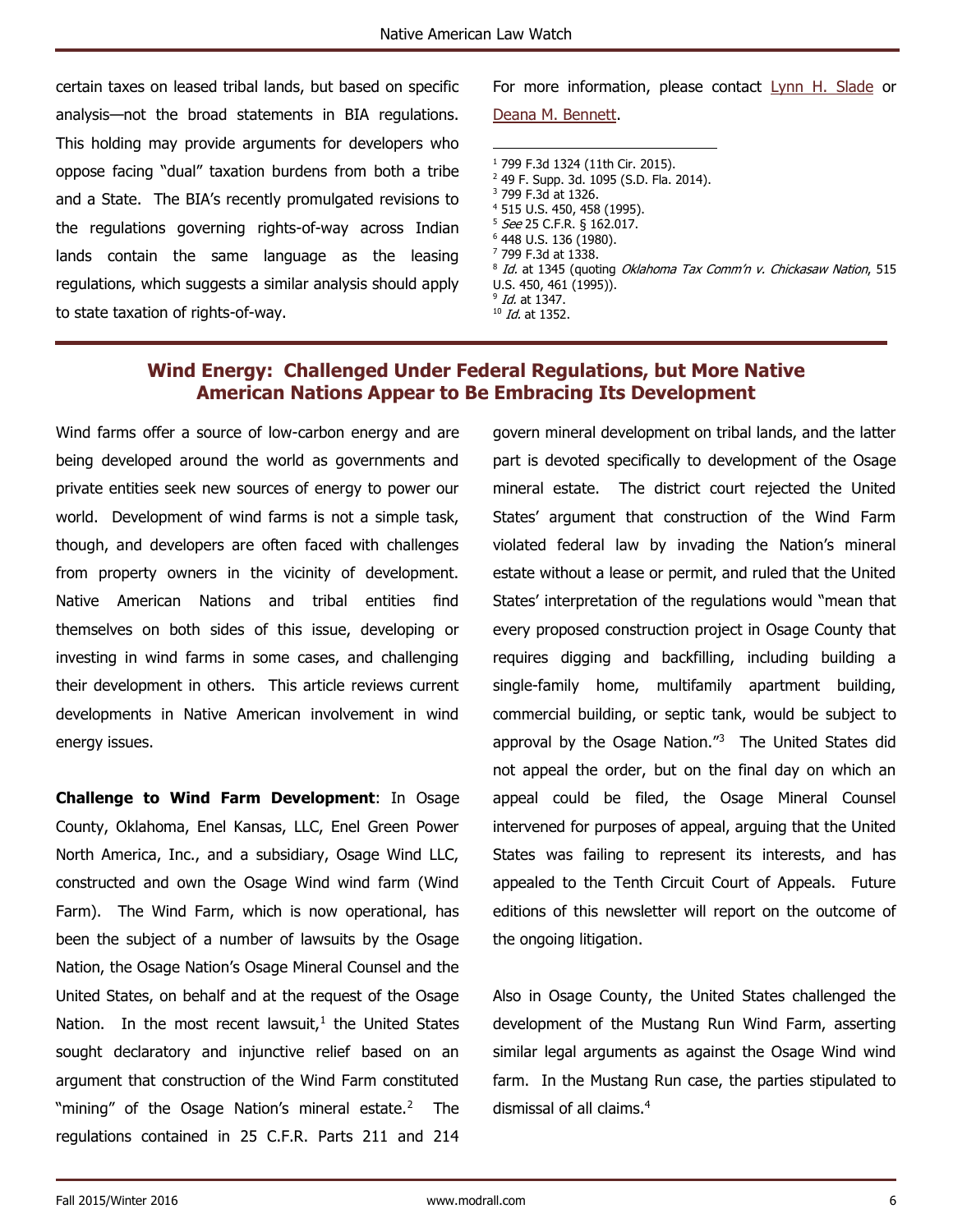**Challenges to regulatory requirements**: A number of other recent cases have addressed regulatory requirements for development of wind farms. While these cases do not necessarily involve Indian law, they demonstrate other arguments by opponents of wind energy development. In Sierra Club v. Bureau of Land Management,<sup>5</sup> the Ninth Circuit upheld a decision by the United States Bureau of Land Management (BLM) to grant a right of way over federal land to a wind energy project. The proposed right of way would permit a wind farm, developed on private land, to lay, on BLM land, underground power and communication lines connecting the wind farm to the power grid. After the BLM determined that no endangered species were present in the area where the project would occur and that the project on BLM land would not cause a significant environmental impact, it granted the right of way. The appellate court ruled that the BLM did not have a duty to consult under the Endangered Species Act because the wind farm was developed on private land and had an option to connect to the grid that did not involve BLM land. This viable alternative meant that the decision to use a right-of-way on BLM land was a separate project from the development of the wind farm, and thus the wind farm itself was not a "major federal action" requiring consultation under either the Endangered Species Act or the National Environmental Policy Act (NEPA).

In contrast, NEPA review was required when the federal government intended to purchase wind energy. In Illinois, litigation over the proposed Walnut Ridge Wind Farm, owned by BHE Wind and developed by MG2 Tribal Energy LLC and the Mesa Grande Band of Mission Indians, had reached an agreement to sell the United States General Service Administration (GSA) a majority of the produced energy. Property owners sued early in 2015, arguing that because the GSA was intending to purchase the energy, federal law required environmental analysis under NEPA before the project could go forward.<sup>6</sup> The district court agreed, and ordered the GSA to perform a NEPA review on the proposed Wind Farm. The GSA completed its NEPA review on December 18, and concluded that the Wind Farm would not create the potential for significant adverse impacts and that the GSA's involvement in the Wind Farm does not constitute a major federal action. On January 12, 2016, the Bureau County, IL Board granted conditional use permits for 118 turbines, and construction is expected to commence this year.

**Take-Aways:** While there remains significant opposition to wind farms, including by Native American Tribes, a number of other Tribes are actively embracing wind energy development. In recent years, the Cherokee Nation the Passamaquoddy Indian Tribe, the Turtle Mountain Band of Chippewa Indian Reservation, and the Crow Creek Sioux Tribe all have taken steps toward developing wind farms on Tribal land. As national and international policies increasingly emphasize development of renewable energy resources, we expect more Native American Tribes to become involved in the wind energy field.

For more information on this article, contact Sarah M. [Stevenson](http://modrall.com/sms) or [Lynn H. Slade.](http://modrall.com/lhs)

- <sup>2</sup> United States v. Osage Wind, No. 14-CV-704-JHP-TLW (N.D. Okla.).
- <sup>3</sup> Opinion and Order, No. 14-CV-704-JHP-TLW, at 13 (Sept. 30, 2015).
- <sup>4</sup> United States of America v. Mustang Run Wind Project, LLC, et al., No
- 15-cv-453-TCK-FHM (N.D. Okla. Doc. 31, Nov. 18, 2015). <sup>5</sup> 786 F.3d 1219 (9th Cir. 2015).
- <sup>6</sup> Hamrick v. Gen. Serv. Admin., No. 1:15-cv-01023-MMM-JEH (C.D. Ill.).

 $\overline{a}$ 

<sup>&</sup>lt;sup>1</sup> Modrall Sperling is one of the law firms representing Osage Wind, LLC, Enel Kansas, LLC, and Enel Green Power North America, Inc. in this lawsuit.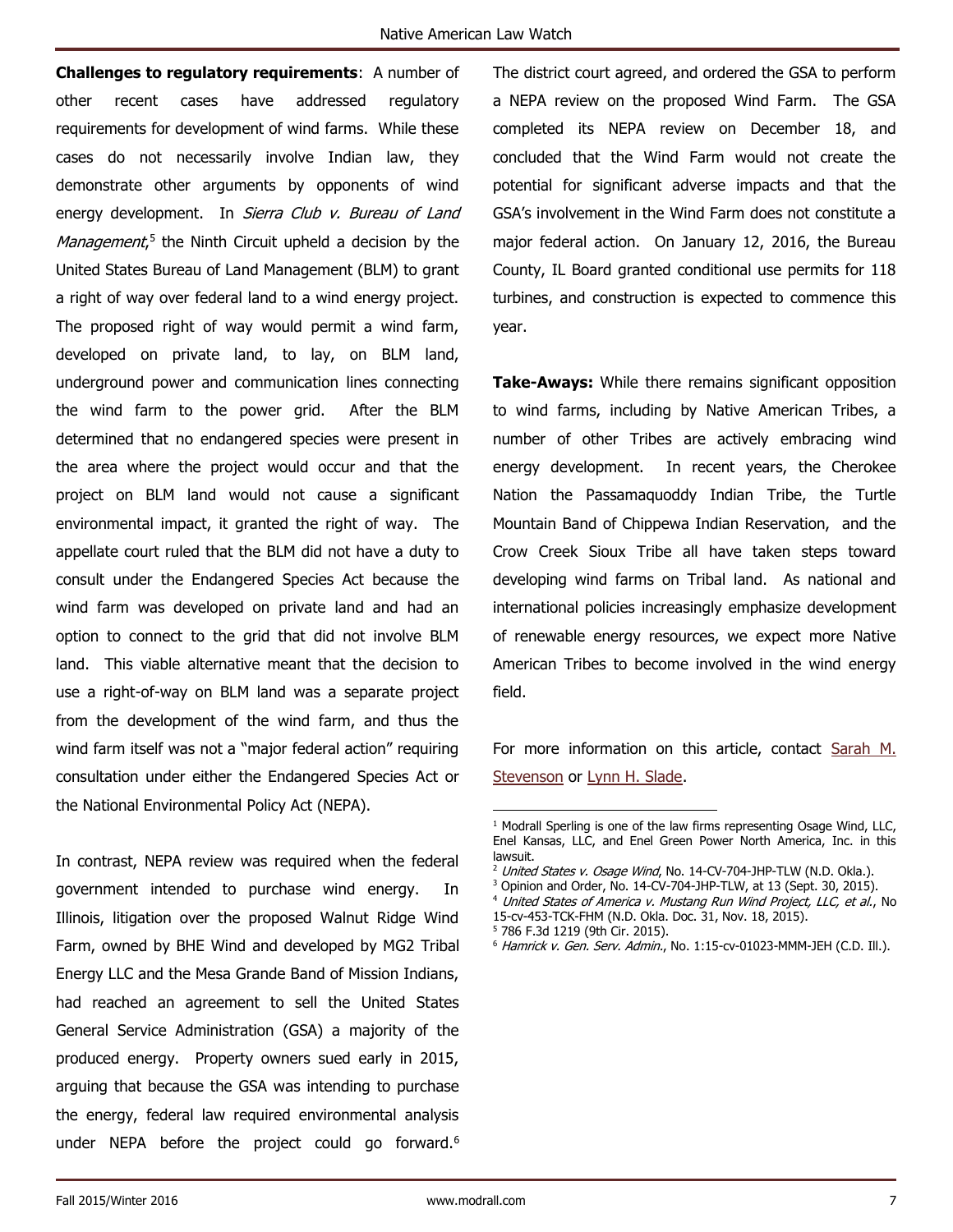# **Four Changes to BIA's Right-Of-Way Regulations That Grantees and Applicants Should Know**

<span id="page-7-0"></span>On November 3, 2015, Kevin Washburn, Assistant Secretary-Indian Affairs signed a final rule revising the Bureau of Indian Affair's (BIA) regulations governing grants of right-of-way (ROW) on Indian lands compiled at 25 C.F.R. Part 169 (Final Rule). The Final Rule was published in the Federal Register on Thursday, November 19, 2015, 80 Fed. Reg. 72492 (Nov. 19, 2015).<sup>1</sup> According to the Preamble to the Final Rule, the Final Rule "comprehensively updates and streamlines the process for obtaining Bureau of Indian Affairs (BIA) grants of rightsof-way on Indian land, while supporting self-determination and self-governance." See also Final 25 C.F.R. § 169.001 (describing purpose of the Part 169 regulations). The Final Rule effects significant changes in the rights and responsibilities of applicants and grantees of ROWs on tribal and allotted lands, many of which should be of concern to applicants or grantees of ROWs. The Final Rule was originally scheduled to become effective December 21, 2015; however, BIA recently extended the effective date of the Final Rule March 21, 2016.

Here, we examine four significant changes to the BIA regulations.

**Improper Retroactive Application of Final Rule to Existing Grants:** The BIA, in response to comments raising concern about the Final Rule's applicability to existing grants, states that the Final Rule's "procedural" provisions apply to an existing ROW grant when the grant is silent with respect to a "procedural" provision addressed by the Final Rule. See Final 25 C.F.R. § 169.007; see also 80 Fed. Reg. at 72502. The BIA provided as examples of the Final Rule's so called "procedural" provisions, what ROW grantees would consider highly substantive provisions governing assignments, mortgages, and renewals. Under the Final Rule, a grantee can assign a

ROW only with the consent of the tribal landowner or the often numerous allotted landowners—or if the grant expressly allows for assignment without further consent and approval. The Final Rule similarly requires express landowner consent and BIA approval of a mortgage. The current regulations, however, do not address, and therefore do not require, landowner consent to, or BIA approval of, assignments and mortgages. As commenters on the proposed regulations pointed out, applying what have now become the Final Rule's consent and approval requirements to an existing grant defeats the parties' expectations formed under prior law and practice, which would be consistent with general law off-reservation, that an instrument silent as to assignment or mortgage may be freely assigned or mortgaged. To the extent the Final Rule impairs a current grantee's existing property rights by imposing new burdens on an existing grant, the current grantee may have a claim that the Final Rule's requirement may not be imposed on its previously granted ROW or the company should be compensated for such impairment.

**Expansion of Tribal Jurisdiction:** The Final Rule's attempts to expand tribal jurisdiction, and constrain a state's jurisdiction, appear to conflict with case law of the United States Supreme Court. See Final 25 C.F.R. §§ 169.009, 169.010, 169.011. For example, the Final Rule provides that state law and state taxation generally do not apply to lands subject to a ROW and activities within a ROW. While companies may benefit from a provision that creates hurdles for state taxation, to the degree the regulations would subject ROW grantees to tribal law, difficulties may be presented by sometimes unwritten or unpredictable tribal law. The Final Rule provides that ROWs are subject to applicable federal law and subject to tribal law that is not inconsistent with federal law. The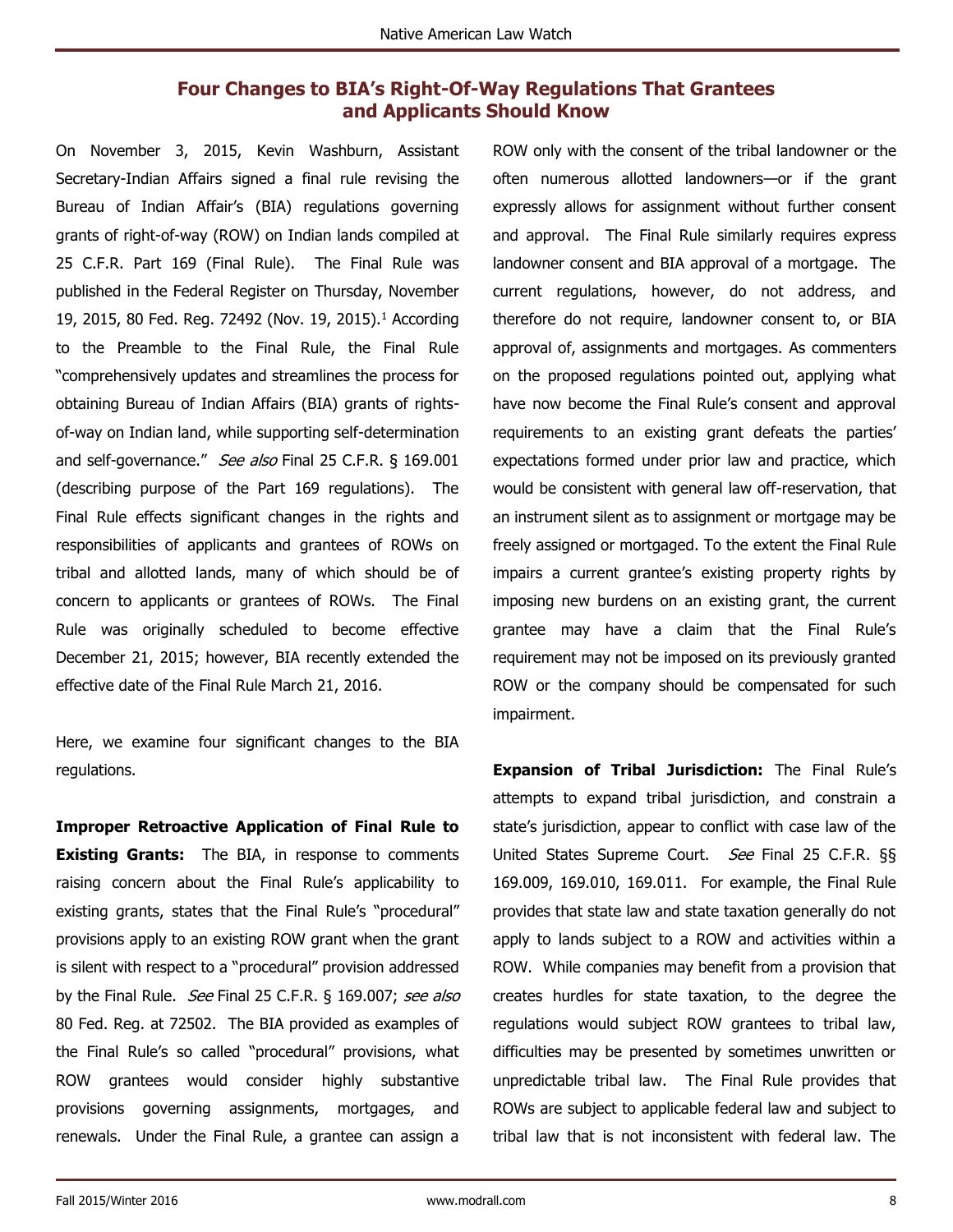Final Rule provides that a tribe's jurisdiction extends to the land subject to the ROW and any person or activity within the ROW. The Final Rule also provides unqualifiedly that tribes have jurisdiction to tax improvements, activities, and ROW interests. These provisions propose broader tribal authority, and narrower state authority, than is recognized by current Supreme Court precedent.

**Impediments to Efficiently Obtaining a ROW:** The Final Rule includes provisions that may impede an applicant's ability to effectively negotiate for and obtain a ROW. For example, despite contrary industry comments critical of the proposed rule on this point, the BIA retained unconventional, alternative measures of compensation, such as "throughput fees, . . . franchise fees, avoidance value, bonuses, or other factors." Final 25 C.F.R. § 169.112. Suggesting such measures of compensation may lead to increased difficulty in reaching consensus regarding appropriate compensation, particularly for a ROW crossing individually owned Indian lands, which may be acquired through condemnation proceedings in which such measures generally are unavailable. The BIA also imposed a requirement that consent of the Indian landowners be obtained prior to conducting a survey, which is necessary for an application. The Final Rule likely will make it more difficult to obtain the consent of a majority of interest holders when a ROW crosses a tract of certain individually owned Indian lands because BIA inserted a provision that requires the consent of the majority of "remainder interests" identifiable at the time of the application, as well as the consent of the life tenant who granted remainder interests that vest upon his/her death. Consent for ROWs across allotted lands is further complicated by the Final Rule's requiring tribal consent when a tract has fractionalized interests and the tribe holds a fractional interest, raising the specter of a tribal veto of a ROW desired by individual holders or the tribe's leveraging its likely immunity from condemnation to exact higher compensation for allotted landowners.

**Limited Recommended Duration of ROW Grants for Necessary Infrastructure:** Final 25 C.F.R. § 169.201 limits the recommended maximum duration of a ROW grant for oil and gas pipelines to 20 years, and the BIA deleted the recommendation in the proposed rule that certain types of rights-of-ways, such as railroads, public roads and highways, be granted in perpetuity.

For more information, contact Deana M. [Bennett](http://modrall.com/dmb) or [Lynn](http://modrall.com/lhs)  [H. Slade.](http://modrall.com/lhs)

<sup>1</sup> Available at [https://www.gpo.gov/fdsys/pkg/FR-2015-11-19/pdf/2015-](https://www.gpo.gov/fdsys/pkg/FR-2015-11-19/pdf/2015-28548.pdf) [28548.pdf](https://www.gpo.gov/fdsys/pkg/FR-2015-11-19/pdf/2015-28548.pdf)

#### **Indian Law Cases Pending Before the Supreme Court Worth Following**

 $\ddot{\phantom{a}}$ 

<span id="page-8-0"></span>The United States Supreme Court has a number of Indian law cases on its docket this term.

**Dollar General Corporation v. Mississippi Band of Choctaw Indians**: Perhaps the highest profile case pending before the Court raises the issue of the necessary demonstration of consent as a prerequisite for tribal court jurisdiction over non-members. Oral arguments were held

on December  $7$ , 2015.<sup>1</sup> Dollar General challenged the Mississippi Band of Choctaw Indians' exercise of tort jurisdiction over the corporation, for a suit that a manager of a Dollar General store had sexually abused a young Tribal member who was working at the store, and the award of a multi-million dollar judgment, arguing that the Tribal court did not have jurisdiction over the corporation. The Mississippi Band pointed toward language in its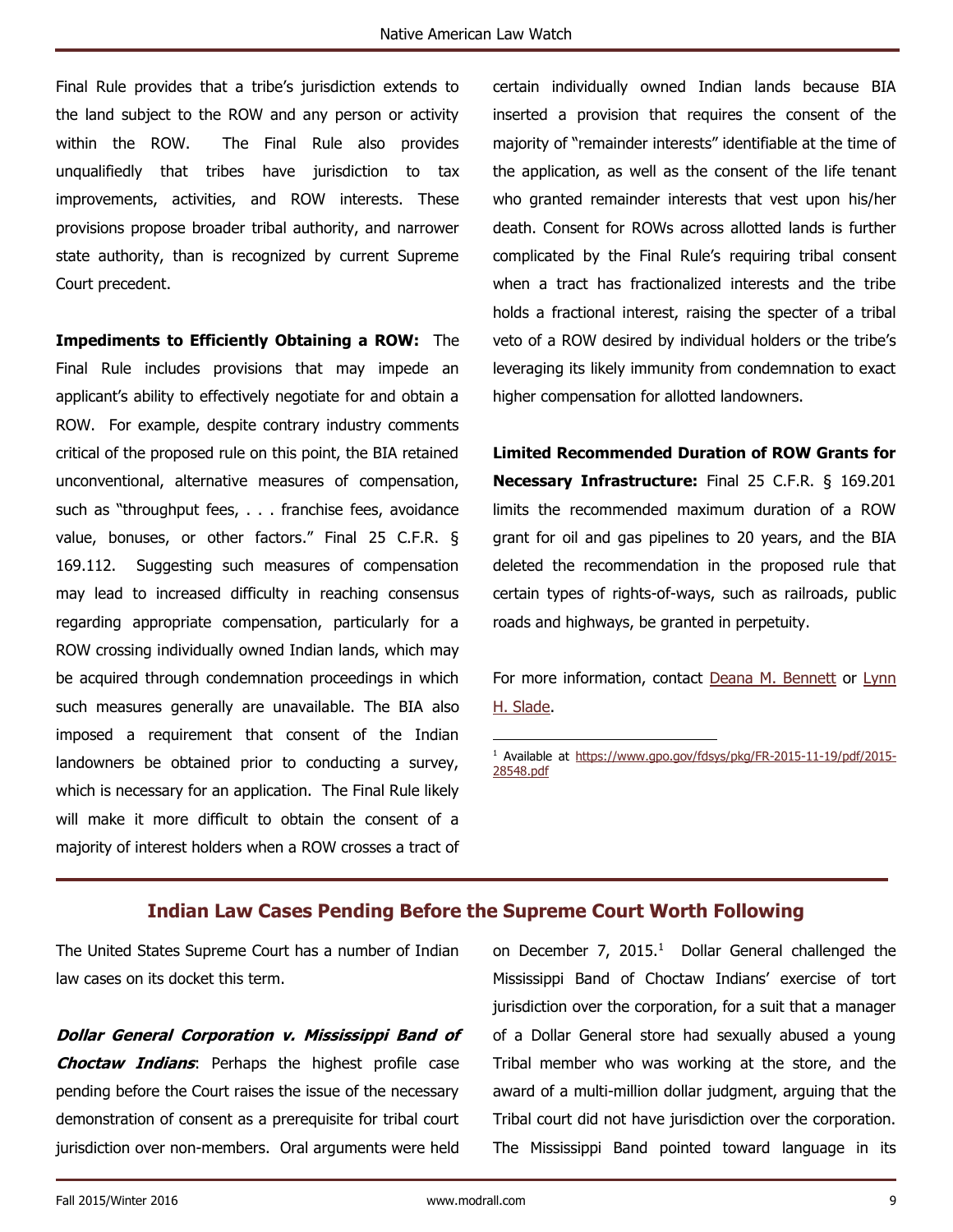contracts and leases with Dollar General in which Dollar General agreed to submit to Tribal courts and Tribal laws, and that the tort suit was within the scope of that agreement. The Fifth Circuit Court of Appeals agreed that the Tribal court had jurisdiction over Dollar General.

Dollar General advanced the broad argument that Native American tribes have no civil jurisdiction over non-Indians, a rule that would extend the Supreme Court's opinion in Oliphant v. Suquamish Indian Tribe<sup>2</sup> (which prohibited Tribal criminal jurisdiction over non-Indians) to civil cases. It also argued, in the alternative, that neither of the exceptions to the general rule that tribes lack jurisdiction over non-members, stated in *Montana v. United States*,<sup>3</sup> unless (1) the non-member has consented to the exercise of jurisdiction, or (2) when the conduct of non-Indians directly affects the tribe's political integrity, economic security, or health and welfare, is applicable. The argument focused on the first exception, proffering that the lease and business agreements between Dollar General and the Tribe were insufficient to permit the Tribe to exercise jurisdiction over a *tort* not arising out of any contract between the parties.

At oral argument, the Supreme Court's questioned the scope of the agreements between the parties, whether Tribal courts, generally, provided sufficient due process protections to non-Indians, and whether the Constitution permitted the exercise of jurisdiction over non-Indians by Tribes.<sup>4</sup> As noted by one commentator, "[r]egardless of the outcome, sophisticated tribes and businesses will spend increasing amounts of energy at the bargaining table fashioning partnerships where consents to applicable law and forum are clear and express."<sup>5</sup>

**Nebraska v. Parker**: This case presents the question of whether a non-Indian business is subject to the legislative and taxation authority of the Omaha Tribe of Nebraska. Oral argument occurred on January 20, 2016.<sup>6</sup> The Omaha Tribe sought to collect taxes on alcohol sales by non-Indian businesses that were located on land outside the current boundaries of the Omaha Reservation, but within the historic boundaries of the Reservation. After granting an injunction against application of the tribal tax statute, the federal district court stayed the case so the Omaha Tribal Court could consider its jurisdiction. The Tribal Court ruled that the Reservation was not diminished by an 1882 act of Congress that sold a portion of the Omaha Reservation, and the Tribal Court had jurisdiction and the non-Indian businesses, located within the territory that had been sold in 1882, were subject to the liquor tax. The federal district court then lifted its stay and considered the question of whether the Tribal Court had jurisdiction over the non-Indians, concluding, as had the Tribal Court, that the Reservation was not diminished by the 1882 act. The Eighth Circuit Court of Appeals affirmed, ruling that the reservation status of the land on which the non-Indian businesses were located had not been terminated by any act of Congress, and "mindful to resolve any ambiguities in favor of the Indians," concluded that "there is nothing in this case to overcome the presumption in favor of the continued existence of the Omaha Indian Reservation."<sup>7</sup> The Supreme Court has been asked to consider whether the Eighth Circuit correctly applied the test articulated in, among other cases, Solem v. Bartlett,<sup>8</sup> to determine whether Congress intended to diminish a reservation.

Nebraska's brief to the Supreme Court argues that 98% of the disputed area was conveyed to non-Indians after the 1882 act, the area remains predominantly non-Indian, and Nebraska law has applied since 1882, and thus the decision significantly alters the status quo.<sup>9</sup> The United States has intervened in support of the Tribe's position that the Reservation was diminished, arguing the record supported the district court's analysis. Nebraska v. Parker